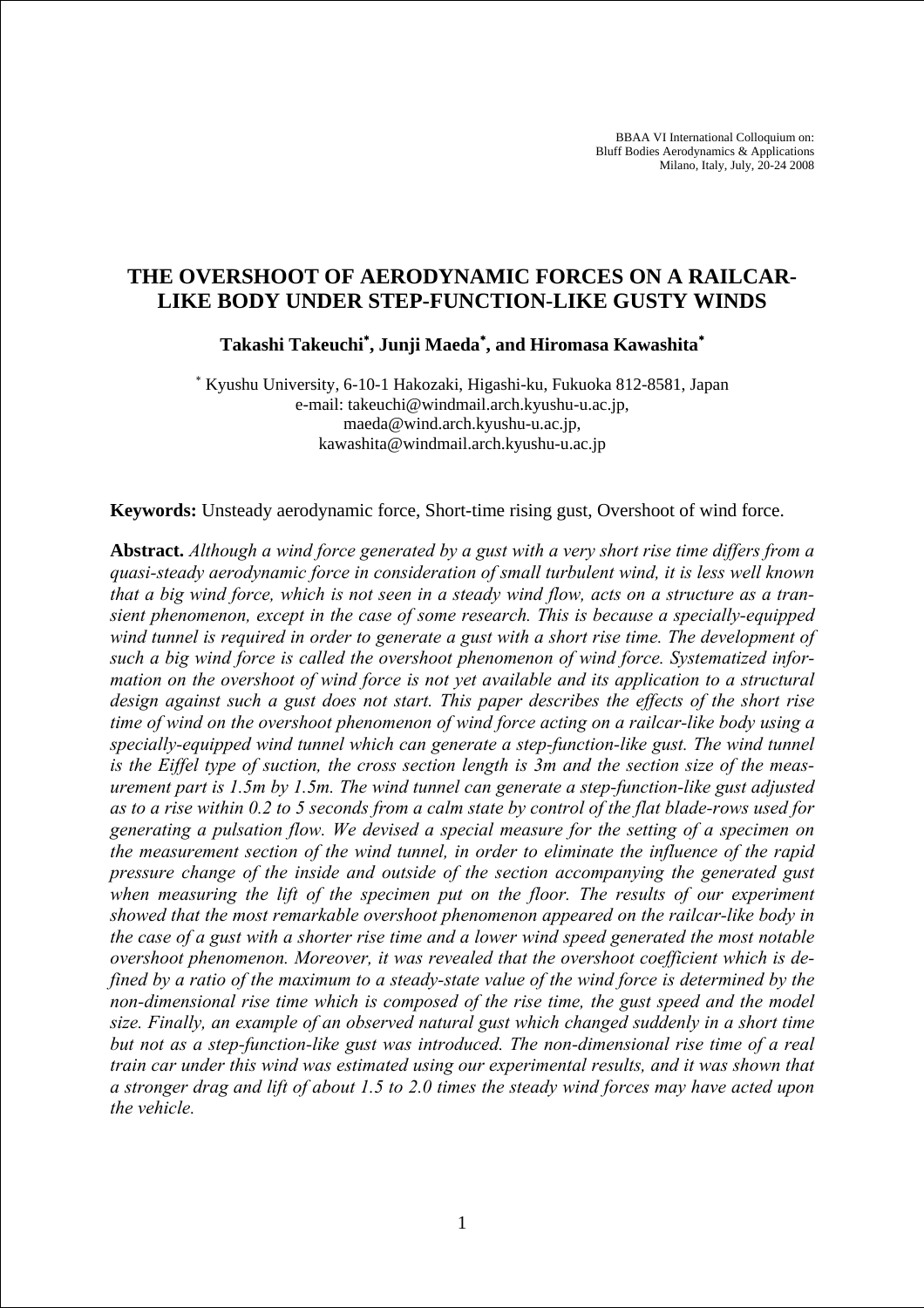#### **1 INTRODUCTION**

Generally the wind load *P* of structural design is estimated by the following equation based on a quasi-static theory

$$
P = \frac{1}{2}\rho C A U^2,\tag{1}
$$

where, ρ: air density, *C*: wind-force coefficient, *A*: area, *U*: wind velocity.

Generally, the coefficient of wind force, *C*, is supplied by empirical data from wind tunnel tests under a stationary or small turbulent flow. The intensity of turbulence is, at most, about 20%, and the flow is classified as a quasi-steady flow. On the other hand, wind gusts such as those from tornadoes, downbursts, or big turbulent gusts have features different from quasisteady winds such as those from typhoons or seasonal winds. These are especially characterized by the rise time of the wind. The wind force acting on a structure subjected to a gust with a very short rise time has some properties fundamentally differing from the quasi-static aerodynamic force.

Earlier reports [1-5] have shown that an overshoot phenomenon bringing a much bigger wind force than in a steady flow occurred in a structure subjected to a step-function-like gust. S. Taneda [1] measured the time-dependent lift acting on an elliptic cylinder rapidly started at an angle of attack using a water tank test. He reported that a remarkably big lift appeared just after starting, and then decreased immediately but increased up to a second peak before approaching a steady state gradually. T. Sarpkaya [2,3] showed that the laminar drag coefficient of a body grew up to about 25 percent higher during the growth of the first pair of vortices than in a steady flow, using an impulsive flow test over circular cylinders in a vertical water tunnel and adding some results of potential flow analyses around the circular cylinders. N. Shiraishi, et al., [4] evaluated unsteady aerodynamic characteristics using aerodynamic indicial functions. M. Matsumoto, et al., [5] measured a transient drag force on a two-dimensional cylindrical model under a suddenly-changing wind speed using a wind tunnel test with a working section of 200mm by 200mm square and reported an overshoot phenomenon in which the drag force increased by about 20 percent compared to the force in a steady flow. A force on a body in a wind flow with an acceleration was evaluated by a semi-empirical equation which added an inertia term proportional to its acceleration to Eq. (1) [6-11]. G. H. Keulegan and L. H. Carpenter [6] investigated the inertia and drag coefficients of cylinders and plates in a simple sinusoidal flow. Davenport [7] found that the inertia coefficient decreased with an increase in a reduced frequency. T. Sarpkaya [8], T. Sarpkaya and C. J. Garrison [9] investigated the inertia coefficient of a cylinder immersed in a two-dimensional uniform flow with constant acceleration. Y. K. Wen [10] reported that sudden change in wind velocity and direction due to a tornado induced a large inertia force in the tangential and radial directions near the ground. E. Savory [11] analyzed the damage of a lattice tower caused by tornados and downbursts using a model taking an inertia force into account. Both the inertia force induced by a tornado and the overshoot phenomenon of wind force induced by a suddenly-rising gust are transitional unsteady forces and generated by suddenly changed wind velocity.

As mentioned, several studies indicated that a big hydrodynamic force acted transiently on a body due to the suddenly-changing speed of a flow, but many of the reports used a water tank test. There are limited reports of an experiment using a wind tunnel that generates a gust rising in a short time. The development of such a big wind force is called the overshoot phenomenon of wind force. Since a specially-equipped wind tunnel is required in order to generate a gust with a short rise time, information on the rise time, wind speed and the size of the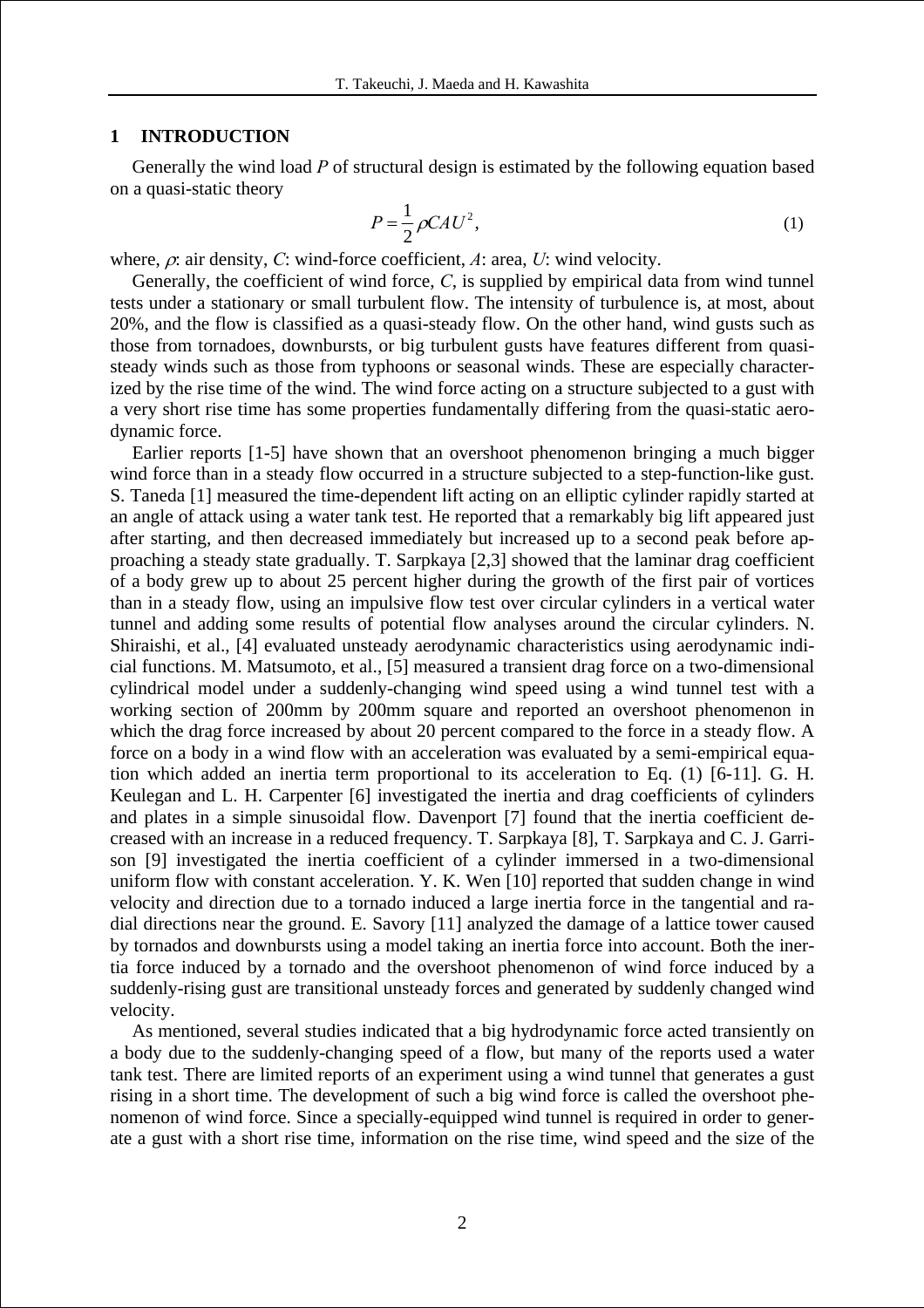body which must be related to the overshoot of the wind force has not yet been systematized, and its application to a gust resistant measure has not yet been attempted.

In this paper, we report the effects of the rise time of a step-function-like gust on the overshoot phenomenon of wind forces acting on the two-dimensional body of a box-section like a railcar using a specially-equipped wind tunnel to generate a short-rising gust. This wind tunnel is the Eiffel type of suction. The wind tunnel can generate a step-function-like gust adjusted so as to rise from a calm state within 0.2 to 1.4 seconds by controlling the rotation of flat blade-rows installed at a suction opening for generating a pulsation flow. We also devised a special measure for the setting of a specimen on the measurement section of the wind tunnel, in order to eliminate the influence of the rapid pressure change of the inside and outside of the section accompanying the generated gust in measuring the lift of the specimen put on the floor. Additionally, we tried an unsteady flow simulation of the experimental situation using *k*-<sup>ε</sup> model. Finally, an example of an observed natural gust which changed suddenly in a short time but not as a step-function-like gust was introduced and the effects of the overshoot phenomenon on a wind force acting on a real railcar were estimated.

# **2 GENERAL SPECIFICATIONS OF THE WIND TUNNEL TEST**

### **2.1 Outline of experimental facility**

We used a wind tunnel of the Eiffel type at Kyushu University. The site plan of our testing system is illustrated in Fig.(1). The section area of the working space was 1.5m by 1.5m and the available length was 3m. A step-function-like gust was generated by the following procedures using flat blade-rows for generating a pulsation flow. First, we shut the front blade rows shown in Fig.(1) to keep the working space calm during the fans' driving. Concurrently, we opened the top and bottom blade rows in order to avoid a negative pressure in the suction part. Secondly, we quickly opened all the front blade rows 90 degrees and simultaneously closed the top and bottom blade rows. Following this, an immediate flow came in to the working section and a step-function-like gust was generated. The rise time of the wind flow could be adjusted from the shortest 0.2 to 5 seconds by adjusting the speed of rotation of the blade rows. The tests were performed according to these procedures and the wind forces acting on the specimen were measured with the wind speed in the working space at the same time. An example of the time evolution of the wind velocity generated by control of the blade rows is shown in Fig.(2). The rise time of gust, *tr*, is defined as the time an approaching wind required to reach a target wind, and the target wind velocity,  $U_t$ , is referred as the reached wind. The selected variables in our tests are listed in Table 1. The wind forces acting on the specimen were measured using an aerodynamic balance, and the wind speed in the working space was confirmed by a hot-wire anemometer and an ultrasonic anemometer, respectively. The measured data was recorded for 15 seconds, scanning at a frequency of 2000 Hz.

| Target wind velocity | 3.5, 5.0, 7.0,      |
|----------------------|---------------------|
| $U_t$ (m/s)          | 10.0, 15.0          |
| Rise time            | 0.2, 0.3, 0.4, 0.6, |
| $t_r$ (sec)          | 0.8, 1.0, 1.4       |

Table 1: Experimental variables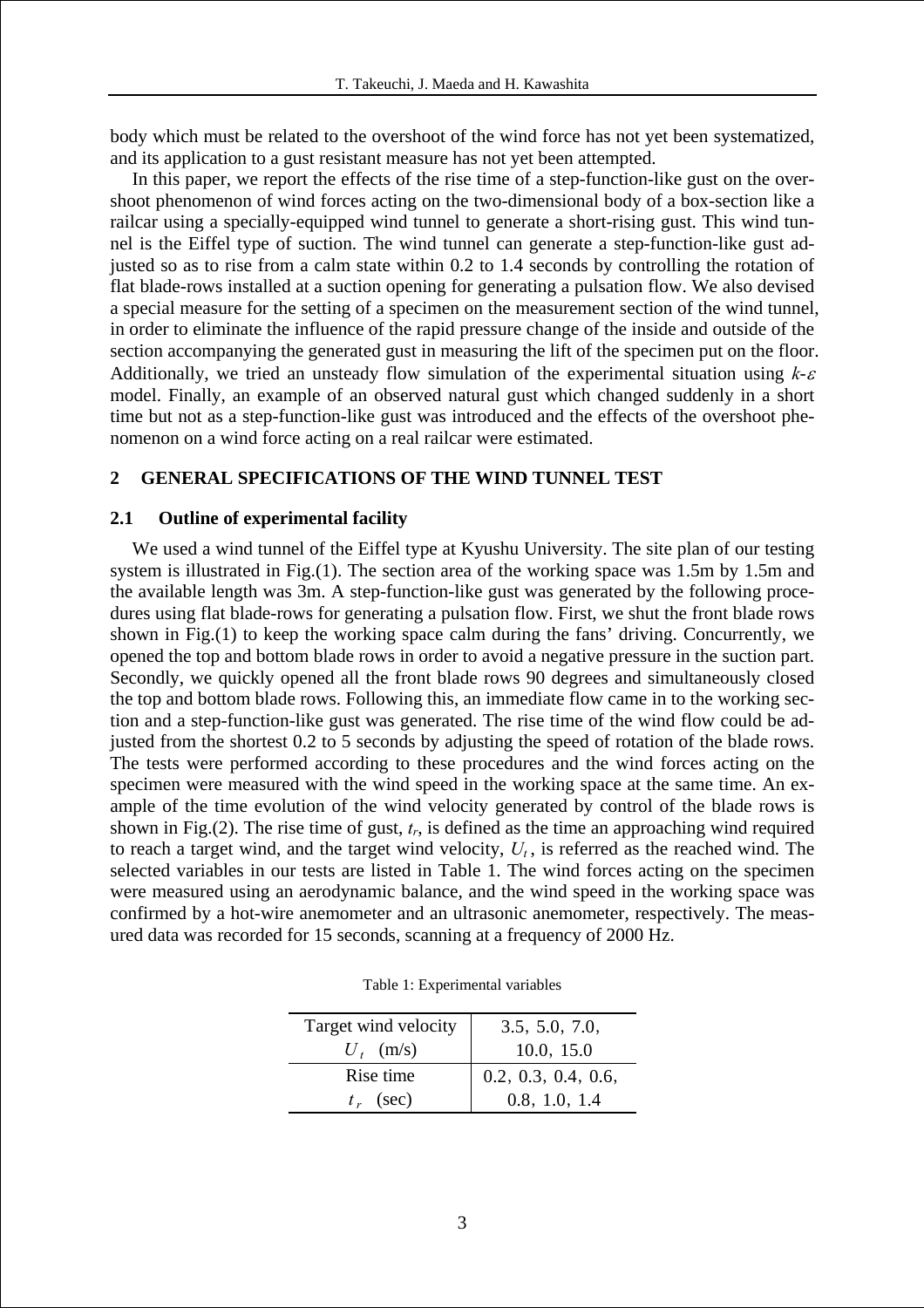

Figure 2: Example of the time evolution of the wind velocity measured under the step-function-like gust.

## **2.2 Devices of Installation of Test Body**

Our test body was a railcar-like body with a 90mm high box-section of 74mm width and 500mm depth with one-sided round edges. This test body was fixed to the aerodynamic balance, and the drag and lift forces acting on the body were measured. We put the test body on a plane board 200mm off the floor of the wind tunnel so that the effects of the wind profile near the floor were eliminated, and covered the balance using a boat-shaped box. However, we found the following difficulty with the mounting of the test body. Fig.(3b) shows the time evolutions of Fx-, Fy- and Fz-components of the balance when a step-function-gust was generated without the test body, as shown in Fig.(3a). Here Fx, Fy and Fz are defined as shown in Fig.(3a). The components of Fx and Fy are almost 0 but the component of Fz shows an overshoot phenomenon even though the body is not yet installed. This is because a rapid change of the inside pressure of the wind tunnel caused by a rapid change of wind strongly affects the z-component of the balance which is outside the wind tunnel. Consequently, we must assume that the z-component of the balance indicates a lift component affected by the rapid change of the inside pressure of the wind tunnel in this case. It is difficult to measure only the lift on the test body. In order to eliminate this difficulty, we fixed a perpendicular plane board as the ground plane on the board fixed 200mm above the wind tunnel floor and tried to connect the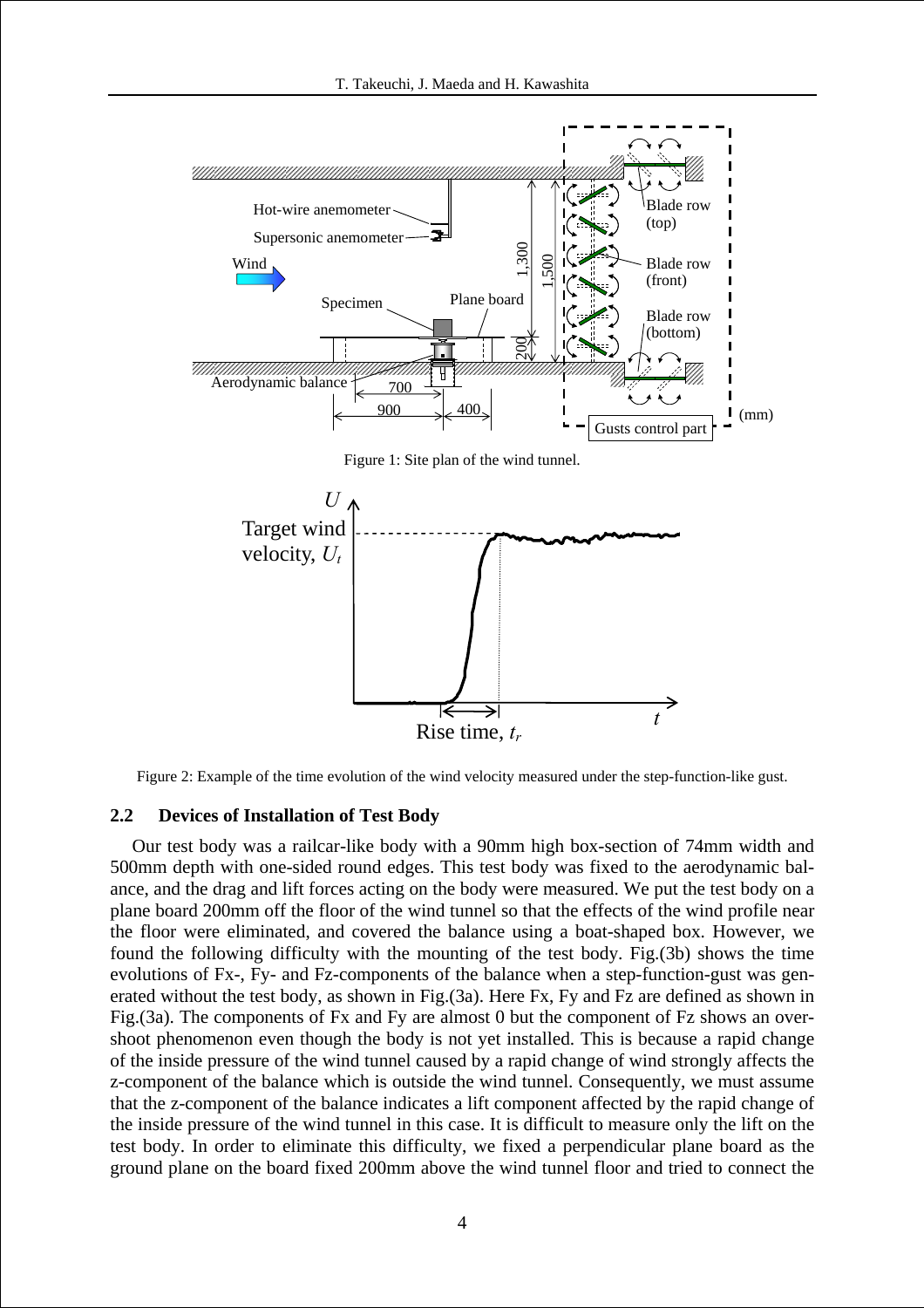test body perpendicularly with the balance very close to the perpendicular board, as shown in Fig.(4a). Fig.(4b) shows the time evolutions of the output signals of the balance when a stepfunction-gust is generated without the test body in the condition as shown in Fig.(4a). The corresponding time evolutions in Fig.(4b) to those in Fig.(3b) indicate that the added perpendicular plane board has little influence on the output signals of the balance. We thought that if we measured by connecting the test body perpendicularly with the balance very close to the board, and took the corresponding Fx and Fy as the drag and lift of the body respectively, the influence of the rapid change of pressure would be avoidable. The test body was separated by about 1mm from the perpendicular plane board equivalent to the ground plane, as shown in Fig.(5a), so that the balance would not measure the wind forces acting on the board. Additionally, a dummy affixed to the board to realize a two-dimensional flow around the test body was placed at a distance of 3mm from the body, as shown in Fig.(5b). The blockage rate of the body, including several added devices, was 6.53% for the cross section of the measurement area. We report the results of our experiment under the situation shown in Fig.(5) in the next section, in which the drag and lift of the test body are shown as the Fx component and Fy component of the aerodynamic balance.



Figure 3: Time histories of the forces measured by the balance without the test body.

a) Directions of the measured forces. b) Time histories of the forces measured by the balance.



a) Directions of the measured forces. b) Time histories of the forces measured by the balance.

Figure 4: Time histories of the forces measured by the balance without the test body under a fixed perpendicular board.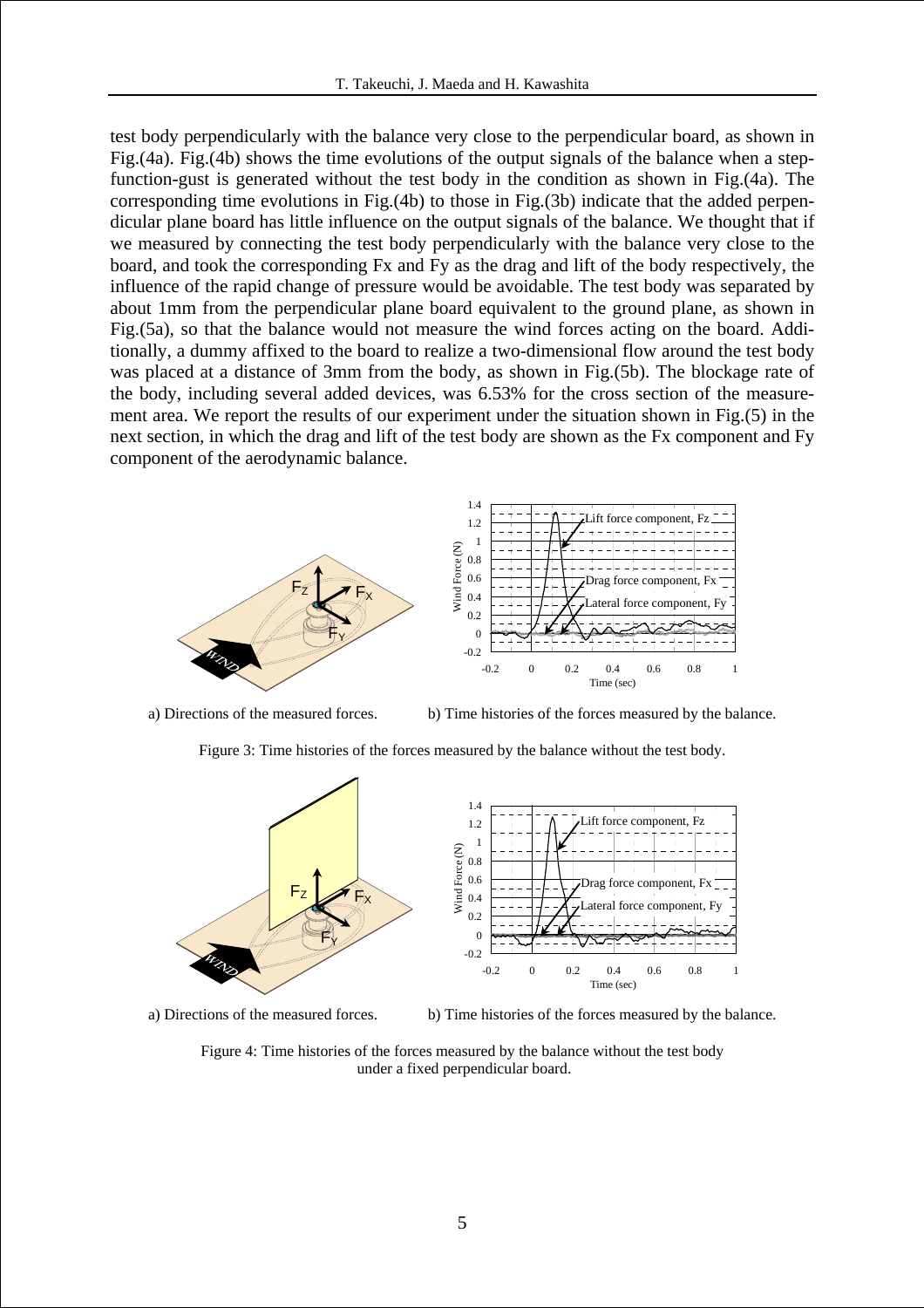

#### **3 EXPERIMENTAL RESULTS AND DISCUSSIONS**

#### **3.1 Overshoot of wind forces**

Fig.(3) shows the time evolutions of the wind velocity, and the drag and lift forces, when the target wind velocity reached 3.5m/s in a rising time of 0.2 sec, and 1.4 sec. The time axis was arranged so that the wind velocity began to rise at 0 sec, and the 3-second time range from the measured data is illustrated in Fig.(3). In the case of the rise time of 1.4 seconds, we did not see the overshoot phenomenon. On the other hand, in the case of the rise time of 0.2 seconds, we saw an overshoot phenomenon of the aerodynamic forces, which reached much larger values than the steady values of the drag and lift. However, the values decreased at once, and settled down in the stationary state. The peaks of the drag and lift forces occurred at about the same time as the wind velocity reached the target value. These results correspond to the first peak of the time history of the lift in Taneda's report [1].

# **3.2 The effect of the rise time and the target wind velocity on the overshoot phenomenon.**

In order to verify the validity of the experiment, we calculated the coefficient of the wind force in a steady flow. The steady value was defined as a mean of 5 seconds after the overshoot settled down. Figs.(7a) and (7b) show the steady values of the drag and lift and their wind coefficient according to the target wind velocity. The left longitudinal axis of these graphs expresses the wind force and the right longitudinal axis expresses the coefficient. The steady drag coefficient (a continuous line in Fig.(7a)) is about 0.92 regardless of the target velocity. The steady lift coefficient (a continuous line in Fig.(7b)) decreased with an increase in the target wind velocity, and the values ranged from 0.2 to 0.4. These coefficients approximately correspond to the wind force coefficients of the experiment in Ref. [12].



Figure 6: The time history data ( $U_t$  = 3.5 m/s).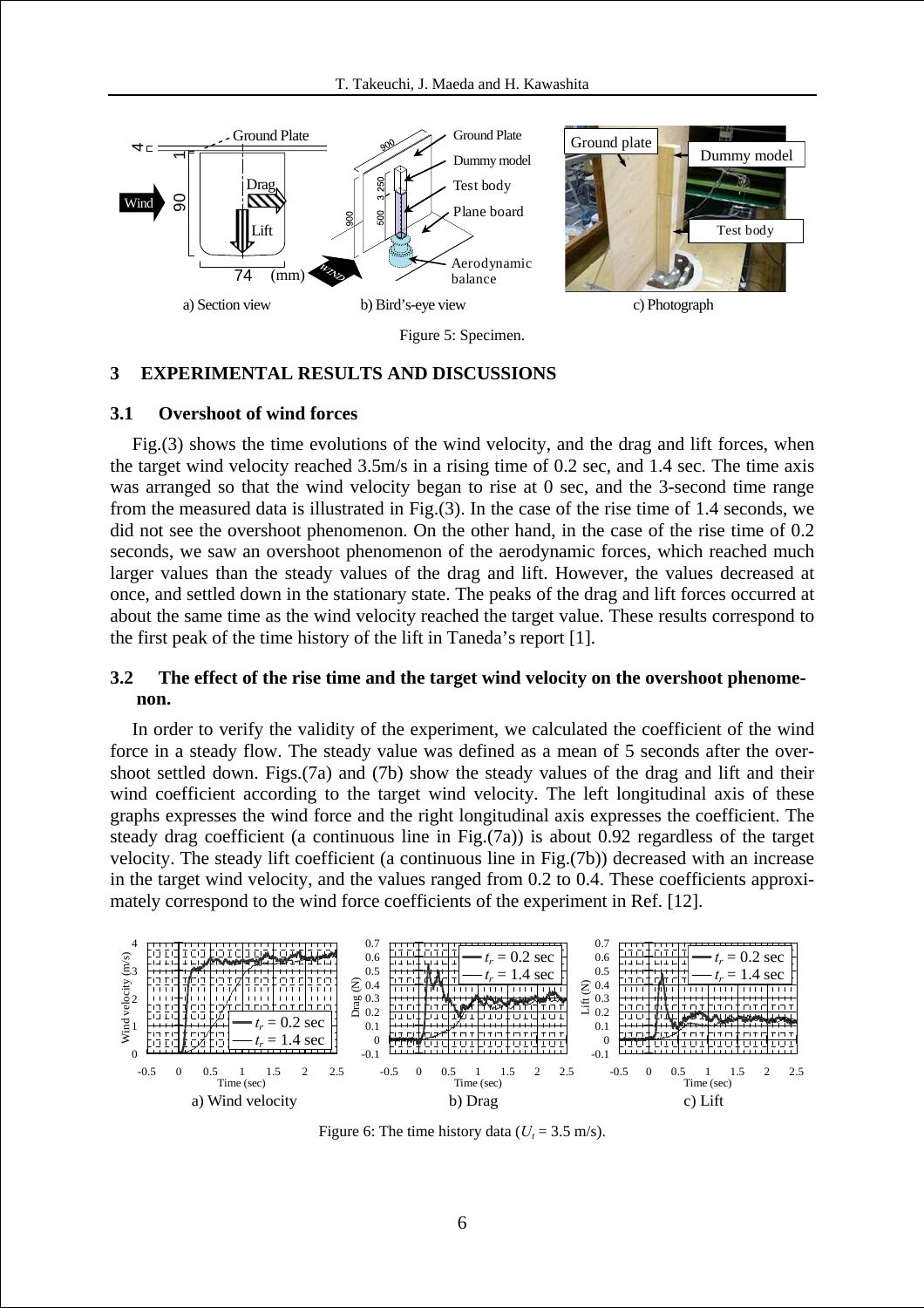

Figure 7: The steady values and the wind-force coefficients with the target wind velocity.



Figure 8: The peak values and the wind-force coefficients with the rise time  $(U_t = 3.5 \text{ m/s})$ .

Fig.(8) shows the relationship between the peak value of the wind force and the rise time in the case of a target wind velocity of 3.5 m/s and clarifies the impact of the rise time on the overshoot phenomenon. This figure also includes the wind force coefficient to the peak value. We describe the wind force coefficient to the peak value as the peak wind force coefficient. The peak wind force coefficient is defined by the reference area of the model and the steady velocity pressure, as shown in the following equation

$$
Peak\ wind\ force\ coefficient = \frac{Peak\ wind\ force}{0.5\rho\overline{U}^2A},\tag{2}
$$

where,  $A$  is the reference area of the model,  $U$  is the steady wind velocity.

In the case of the rise time of over 1.4 seconds in Fig.(8a) and in the case of the rise time of over 1.0 seconds in Fig.(8b), the peak wind force coefficients are not shown, since a peak value higher than a steady value could not be confirmed. The peak value and the peak wind force coefficient decrease with an increase in the rise time. The change of the peak lift coefficient to the rise time is larger than the change of the peak drag coefficient to the rise time. In the case of a target wind velocity of other than 3.5 m/s, the peak wind forces and the peak wind force coefficients show the same tendency of decreasing with an increase in the rise time.

Fig.(9) shows the peak value of the wind force and the peak wind force coefficient in the case of the rise time of 0.2 seconds. Beyond doubt, the peak values increase with an increase in the target wind velocity. On the other hand, the peak wind force coefficients decrease with an increase in the target wind velocity. Fig.(10) shows the effect of the target wind velocity on the overshoot phenomenon with the overshoot coefficient defined by the ratio of the peak value to the steady value. The overshoot coefficient increases with a decrease in the target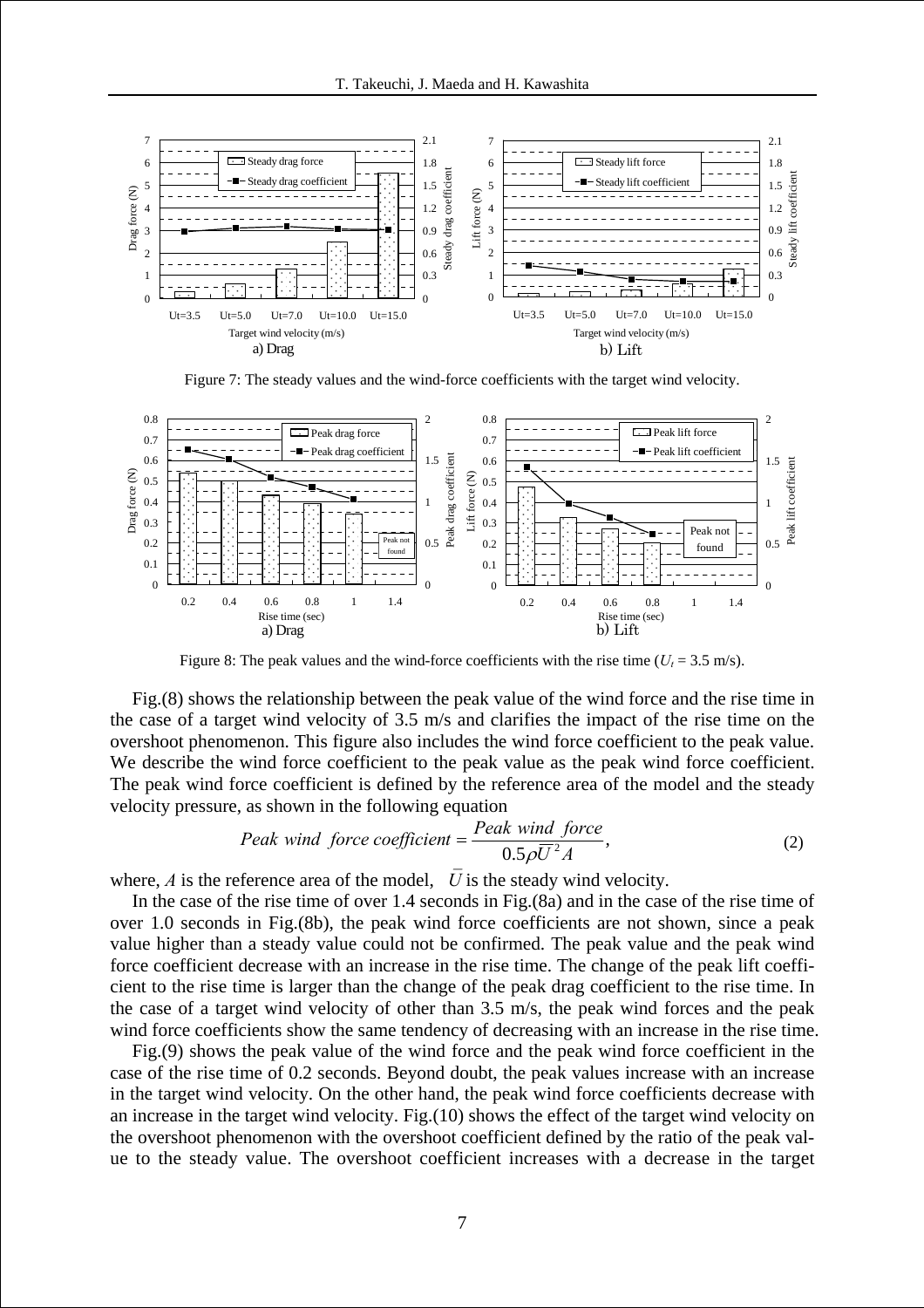

Figure 9: The peak values and the wind-force coefficients with the target wind velocity  $(t_r = 0.2 \text{ sec})$ .



Figure 10: The overshoot coefficients with the target wind velocity  $(t_r = 0.2 \text{ sec})$ .

wind velocity in the case of the rise time of 0.2 seconds. In the case of the target wind velocity of 3.5m/s, the peak drag was about 1.8 times larger than the steady drag, and the peak lift was about 3.4 times larger than the steady lift. The overshoot phenomenon occurs most obviously on the lift.

### **3.3 Relationship between the overshoot coefficient and the non-dimensional rise time**

We analyzed the overshoot phenomenon with the peak wind force coefficient and the overshoot coefficient in the preceding section. Since the steady wind force coefficient was almost constant in value regardless of the target wind velocity, the peak wind force coefficient and the overshoot coefficient showed the same tendency as that for the rise time and the target wind velocity. In what follows, we investigated the overshoot phenomenon with the overshoot coefficient. It was confirmed that the overshoot phenomenon clearly appeared in both the drag and the lift when the rise time was very short and that the overshoot coefficient increased with a decrease in the target wind velocity. To compare the overshoot in the various rise times and target wind velocities, the non-dimensional time, *t'*, was defined by Eq. (3) in reference to Ref. [1]

$$
t' = U_t \cdot t/d, \tag{3}
$$

where,  $U_t$  is the target wind velocity,  $t$  is time and  $d$  is a reference length (here, the width of the model).

Fig.(11) shows the non-dimensional time evolutions of the wind velocity, and the drag and lift forces, when the target wind velocity reached 3.5m/s and 5.0m/s in the rising time of 0.2 seconds. Fig.(11a) shows that the non-dimensional time period taken for the wind velocity to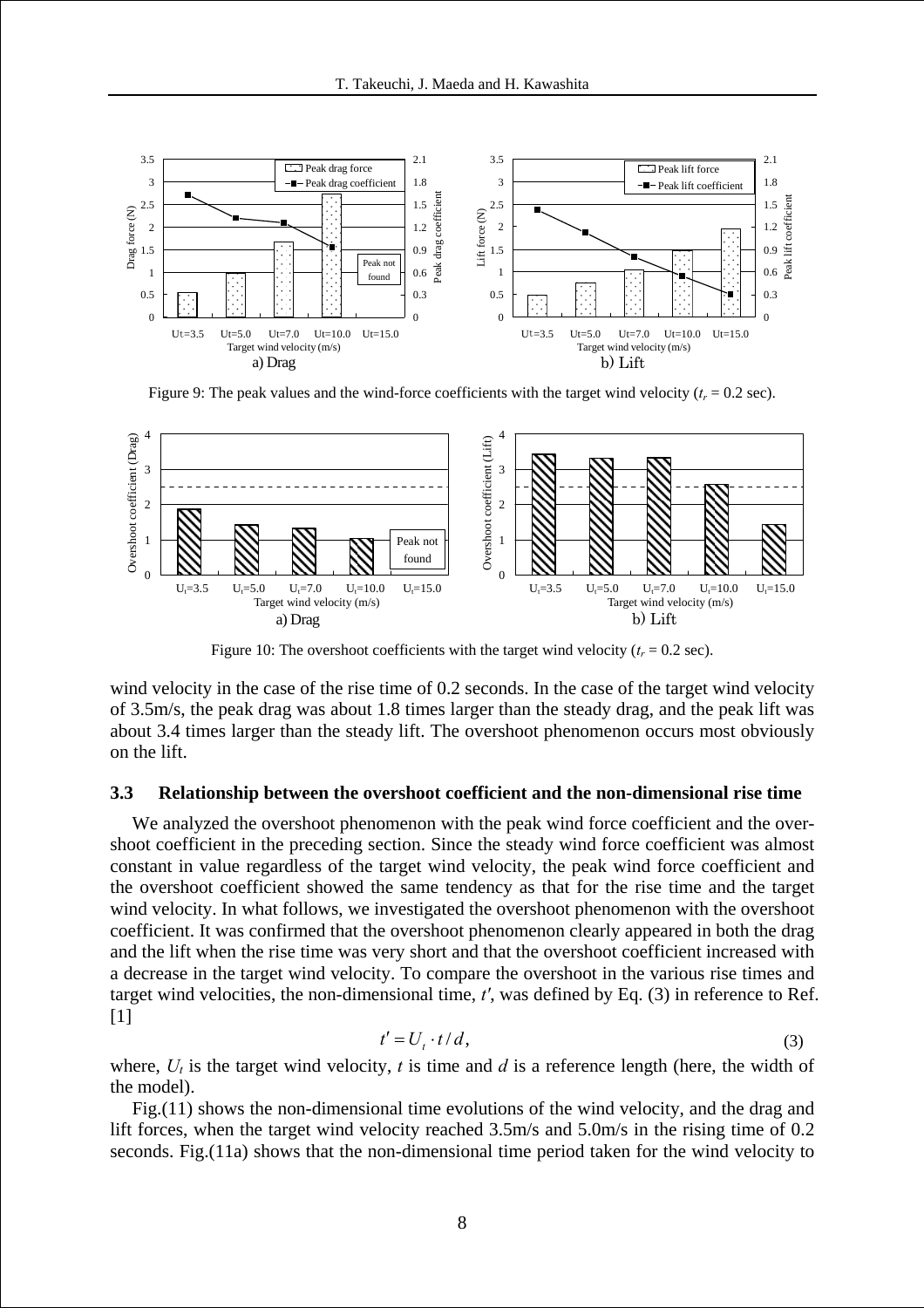rise in the case of the target wind velocity of 3.5m/s was shorter than in the case of the target wind velocity of 5.0m/s. Taneda [1] reported that at the initial stage after an elliptic cylinder started, the convection and the viscous terms in Navier-Stokes equation could be cut because *Ut/d* and  $v t/d^2$  are considerably small, and then a potential flow was formed and the lift on the elliptic cylinder became big. For this reason, we think that the overshoot phenomenon is affected by the non-dimensional time taken for the wind velocity to rise and defined the nondimensional rise time, *tr'*, by Eq. (4)

$$
t'_{r} = U_{t} \cdot t_{r} / d, \qquad (4)
$$

where,  $t_r$  is the rise time of the wind.

Fig.(12) shows the relation between the non-dimensional rise time and the overshoot coefficient and clarifies the tendency of the overshoot coefficient to decrease with an increase in the non-dimensional rise time. Fig.(13) converts Fig.(12) into an expression using logarithmic axes. The data are spread out because of a lack of experiments, but indicate that the relation between the overshoot coefficient and the non-dimensional time could be approximated by a power index. The continuous line in the figure is a regression line, which is obtained by the method of least squares. The coefficient of correlation is -0.717 on the drag and is -0.957 on the lift. Both the coefficients of correlation on the drag and the lift are high, and, in particular, the coefficient of correlation on the lift is very high. The relation between the overshoot coefficient and the non-dimensional rise time can be applied in evaluating the wind load on a structure subjected to a step-functional-gust.

# **4 TRIAL VERIFICATION BY CFD ANALYSIS**

We tried a CFD analysis of the above-mentioned experimental results using the PISO (Pressure-Implicit with Splitting of Operators [13-15]) method and the standard *k*-ε model of turbulence. We made a model of an analytical region around the test body, as shown in Fig (14), where a two-dimensional flow was assumed. The short-time-rising wind velocity measured in the wind tunnel test was modeled on an approaching flow in the CFD simulation, as shown in Fig.(15), which is almost 0 in the first interval, then is expressed by a cubic function until reaching a constant target wind at the rise time.

Fig.(16) shows the comparisons between the CFD calculation and experimental results in the case of a target wind velocity of 3.5m/s and a rising time of 0.2 seconds. Both drag and lift estimated by the simulation were bigger than the experimental results, but the overshoot phenomenon can be confirmed in the simulation as well as in the experimental results.



Figure 11: The non-dimensional time history data  $(t_r = 0.2 \text{ sec})$ .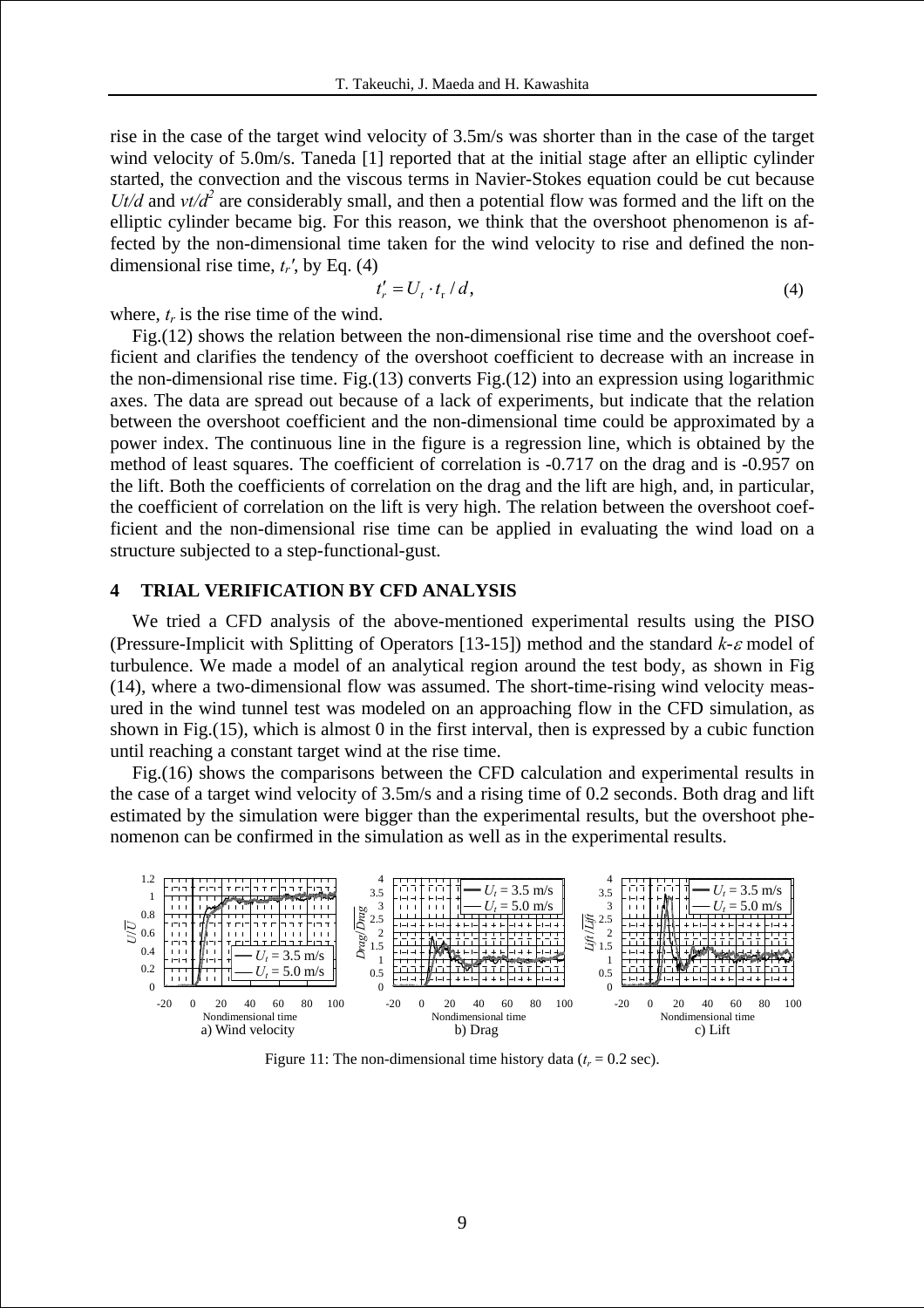

Figure 12: The relationships between the overshoot coefficient and the non-dimensional rise time.



Figure 13: The relationships between the overshoot coefficient and the non-dimensional rise time (logarithmic axes).







Figure 15: The inflow wind velocity.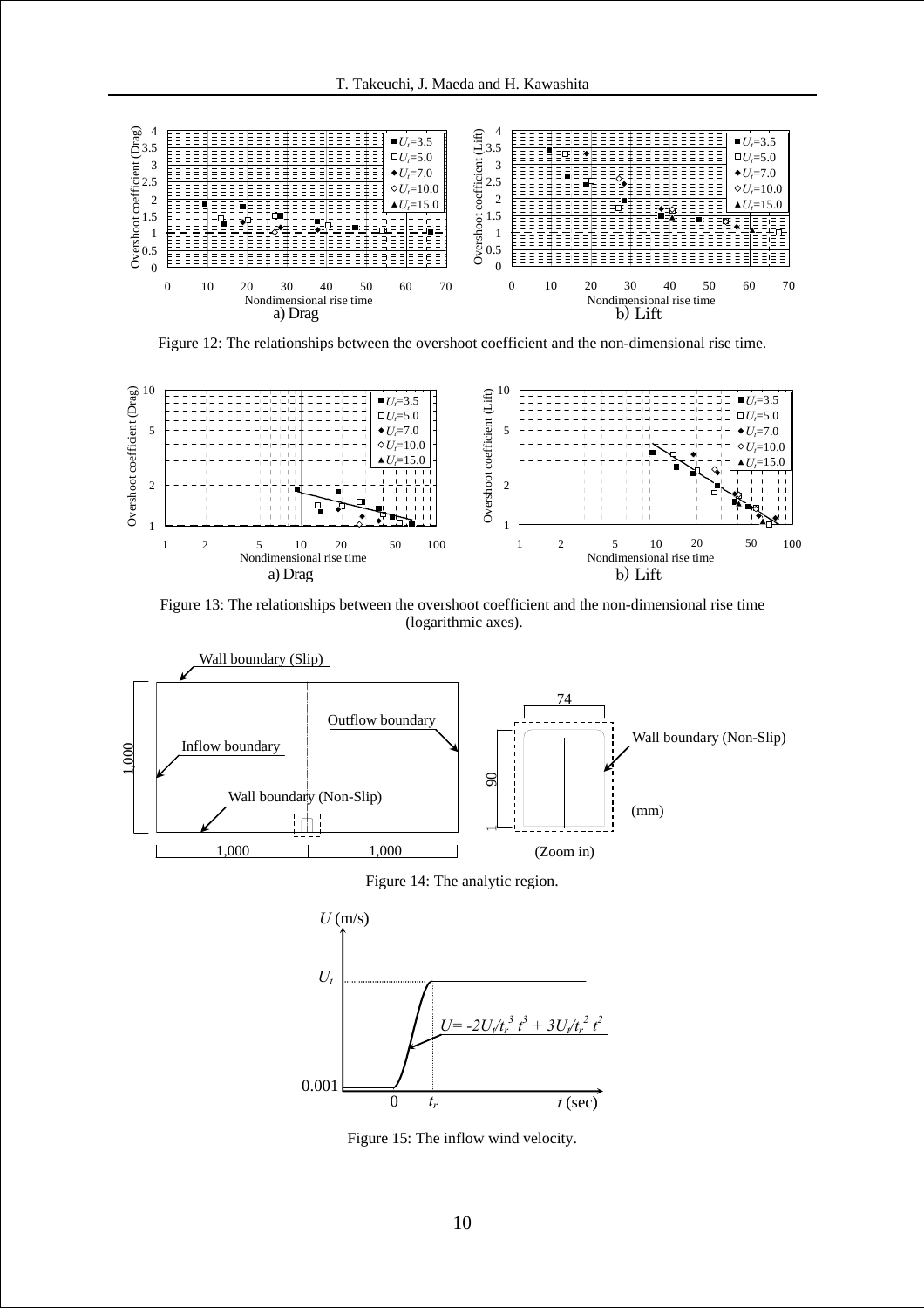

Figure 16: Comparisons between the calculated result and the experimental result ( $U_t$  = 3.5 m/s,  $t_r$  = 0.2 sec).



a) The time history of wind velocity measured at NeWMeK (19:11~19:14). b) Section of derailed railcar

Figure 17: The time history of wind velocity measured at NeWMeK and the section of the derailed railcar.

# **5 APPLICATION TO AN OBSERVED WIND RECORD**

A derailment accident of a railcar which was moving slowly near a railway station in Fukuoka City, Japan, occurred due to a gust in March 1998. At that time the gusts around this accident site happened to be recorded at a site of NeWMeK (Network for Wind Measurement in Kyushu [16-17]), which was located 500m windward from the site. The time evolutions of 1-second-averaged wind speed recorded at the NeWMeK site when the accident occurred at 7:11 p.m. are shown in Fig.(17a). We can see a rapid change over 4 seconds of about 20m/s of wind speed at 7:11:28 p.m. before a slow one over 20 seconds at 7:12:32 p.m. Here these rapid and slow changes of wind are called "sample1" and "sample2", respectively. Taking into account the size of the derailed railcar of 3m in depth in Fig.(17b), we can estimate the non-dimensional rise times of sample1 and sample2 using Eq. (4) as 31 and 162 respectively. Referring the non-dimensional time of sample1 to Fig.(12), it is estimated that the overshoot coefficient of drag is about 1.5 and the one of lift is about 2.0. In the case of sample2, both overshoot coefficients of drag and lift are 1.0. It is thought that the overshoot phenomenon didn't occur in the case of sample2 but the railcar in the case of sample1 might have been subjected to about 1.5-2.0 times wind force in comparison with the steady force.

### **6 CONCLUSIONS**

Several features of transient wind forces acting on a railcar-like body subjected to a stepfunction-like gust were investigated using a specially-equipped wind tunnel, which can generate the gust of a rise time of 0.2 to 5 seconds from a flat calm by controlling the rotation speed of the blade rows. A special measure was devised for setting a test body on the measurement section in the wind tunnel in order to eliminate the influence of a rapid change of the inside pressure on a lift force acting on the body. This revealed the features of the transient wind forces acting on the railcar-like body subjected to a short-time-rising gust as follows: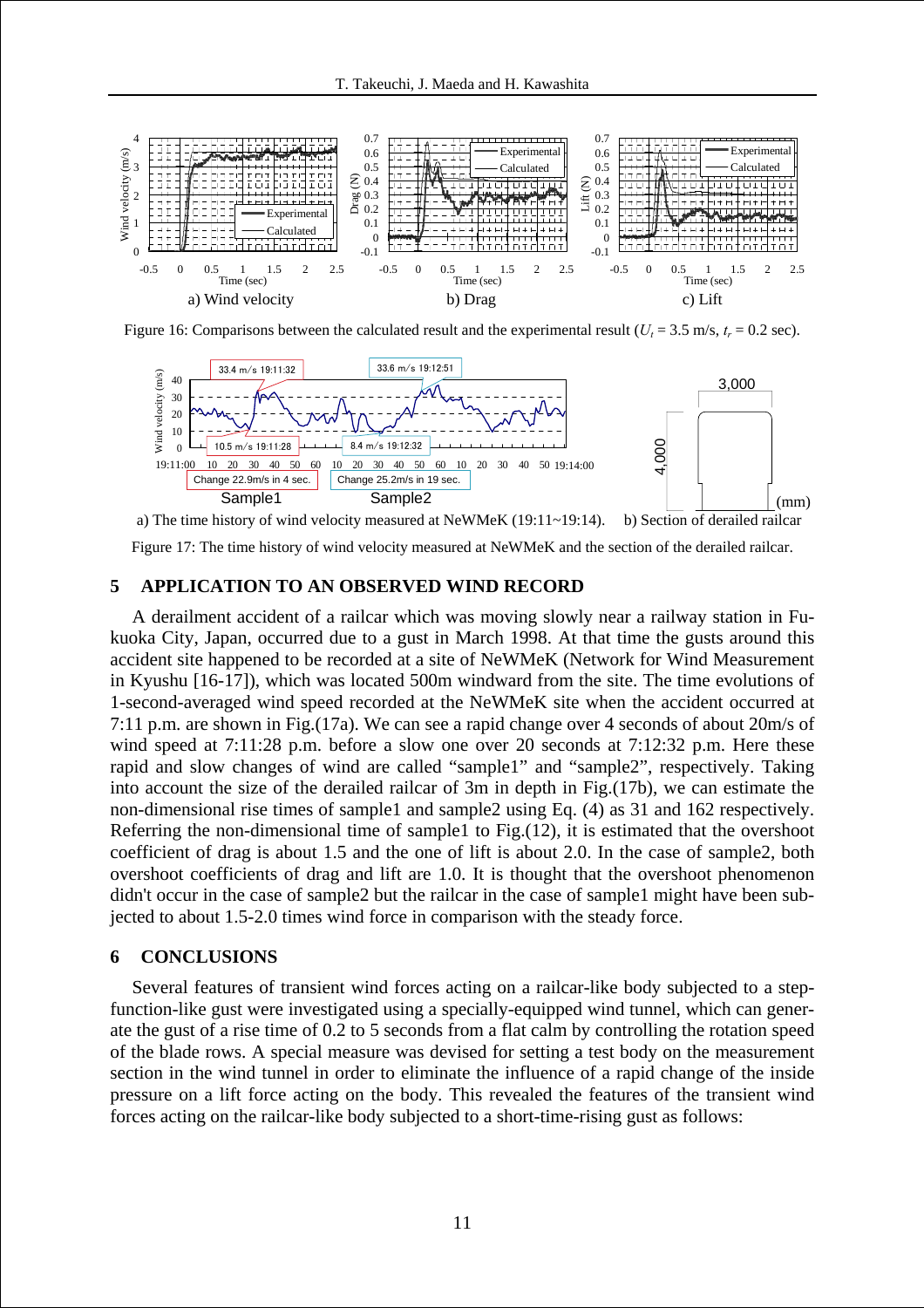- We confirmed an overshoot phenomenon bringing a much bigger wind force than in a steady flow. The overshoot phenomenon was more remarkable in the case of a gust with a shorter rise time.
- The overshoot phenomenon correlates strongly with the rise time of wind and the target wind speed, and develops with a decrease in the rise time or the wind speed.
- The overshoot coefficient defined by a ratio of a maximum to a steady-state value of wind force is determined by a non-dimensional rise time which is composed of a rise time, a gust speed and the body size.
- We tried an unsteady flow simulation of the experimental situation using a CFD *k*-<sup>ε</sup> model and confirmed that the CFD simulation results show some overshoot phenomena almost equivalent to our experimental results.
- An example of an observed natural gust was introduced which changed suddenly in a short time but not as a step-function-like gust in the wind tunnel test. The nondimensional rise time of a real train car under such a gust was estimated using our experimental results and it was found that a stronger drag and lift of about 1.5 to 2.0 times the steady wind forces may have been generated.

### **REFERENCES**

- [1] S. Taneda. The Development of the Lift of an Impulsively Started Elliptic Cylinder at Incidence. *Journal of the Physical Society of Japan*, **33**, 1706-1711, 1972
- [2] T. Sarpkaya. Separated Flow about Lifting Bodies and Impulsive Flow about Cylinders. *AIAA Journal*, **4**, 414-420, 1966.
- [3] T. Sarpkaya. An Analytical Study of Separated Flow about Circular Cylinders. *Trans. of ASME, J. of Basic Eng.*, **90**, 511-520, 1968.
- [4] N. Shiraishi, M. Matsumoto and H. Shirato. A Fundamental Study about Unsteady Aerodynamic Characteristics of Structures due to Fluctuating Wind. Proceedings of JSCE, No.328, 19-30, 1982.
- [5] M. Matsumoto, M. Shimamura, T. Maeda, H. Shirato, T. Yagi, K. Hori, Y. Kawashima and M. Hashimoto. Drag forces on 2-D cylinders due to sudden increase of wind velocity. 12th International Conference on Wind Engineering, Preprints-Vol.2, 1727-1734, 2007.
- [6] G. H. Keulegan and L. H. Carpenter. Forces on Cylinders and Plates in an Oscillating Fluid. *Journal of Research of the National Bureau of Standards*, **60**, 423-440, 1958.
- [7] A. G. Davenport. The Application of Statistical Concepts to the Wind Loading of Structures. Proceedings of the Institution of Civil Engineers, Vol. 19, 449-472, 1961.
- [8] T. Sarpkaya. Lift, Drag, and Added-Mass Coefficients for a Circular Cylinder Immersed in a Time-Dependent Flow. *Journal of Applied Mechanics*, **30**, 13-15, 1963.
- [9] T. Sarpkaya and C. J. Garrison. Vortex Formation and Resistance in Unsteady Flow. *Journal of Applied Mechanics*, **30**, 16-24, 1963.
- [10] Y. K. Wen. Dynamic Tornadic Wind Loads on Tall Buildings. *Journal of the Structural Division*, **101**, 169-185, 1975.